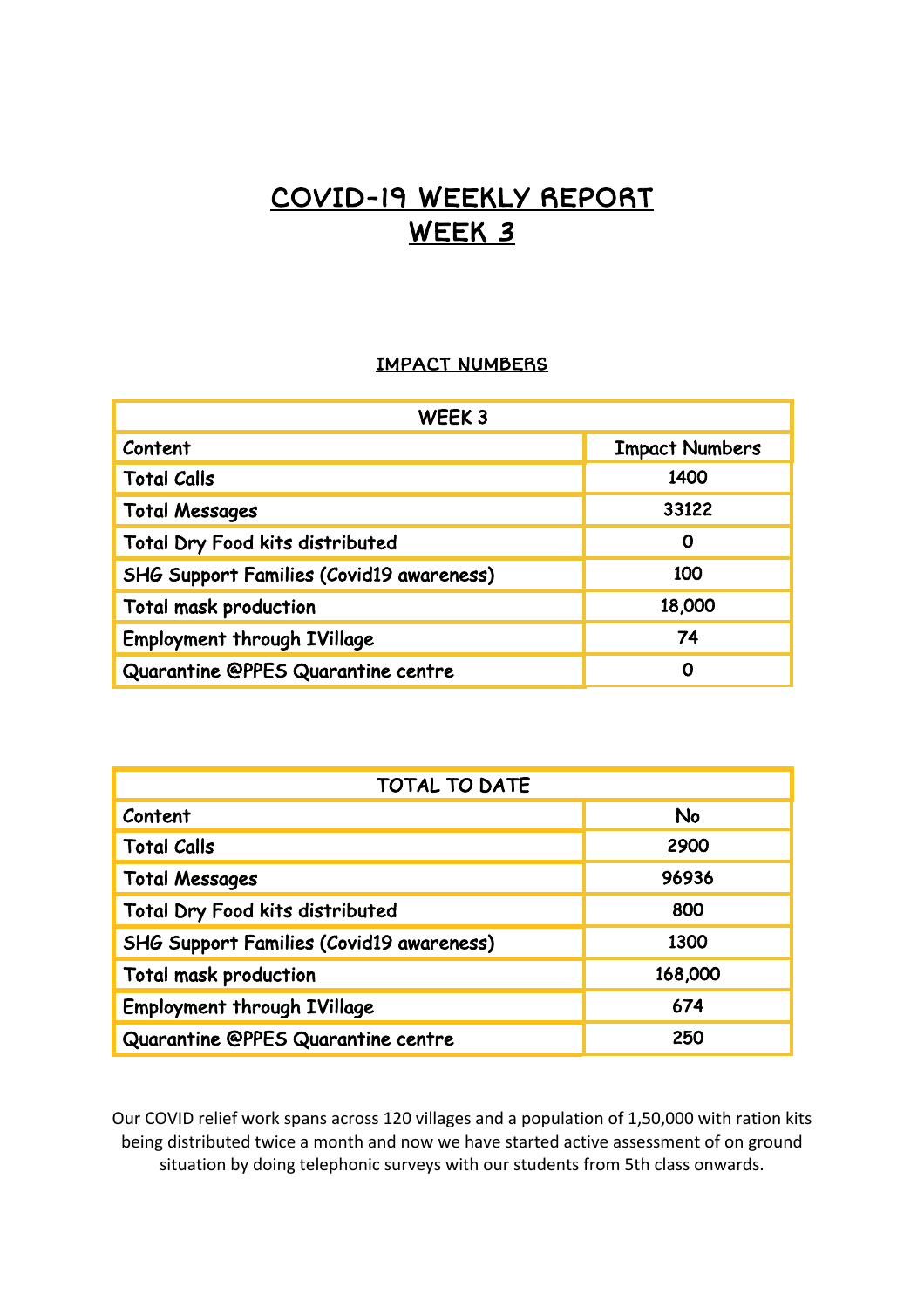## WARRIOR OF PPES: Mr Shajan Jose.



The nationwide lockdown has disrupted all forms of normal living. It has plunged the entire world into a predicament that nobody was prepared for. Along with the rest of the world, the rural communities of India have been greatly affected, none more so than those of Uttar Pradesh of which Anupshahar is one.

Fighting the COVID 19 are the heroes of PARDADA PARDADI EDUCATIONAL SOCIETY.

Mr. Jose is one of them, who has been an integral part of this organization from almost the start. He recently just celebrated 20 years working with PPES, congratulations Mr. Shajan Jose. He is the one who is leading the charge against coronavirus in Anupshahar by undertaking a variety of key engagements. On the outset, he has been managing the school campus at Anupshahar which has been turned into quarantine zone with about 250 patients there already. Mr. Jose ensures that all proper protocols of safety and hygiene get followed apart from arranging all the required facilities for the quarantine centre. All this while he manages his regular office work as well.

One of the most important undertakings that Mr. Jose is managing is the preparation and distribution of ration kits as food shortages have become rampant in the area and its surrounding communities with a threat of famine and malnutrition looming over. He and his team are also putting an extra effort into awareness campaigns for these communities to educate them on COVID 19 and its various preventive measures that can be undertaken on a personal level.

With a lockdown situation, Mr. Jose has to go through many challenges every day. One of the major challenges is the distribution of the ration kits. Many times, all the members of the family will come and ask for ration kits, it's difficult to distinguish whether the members are of the same family, Handling crowd having more of women and children is a tough job as sometimes the ration gets exhausted and they refuse to go back. Despite confronting such conditions, the efforts of Mr. Jose are aligned to help the greatest number of people he can. Despite sometimes getting worried about his health, he continues to soldier on because Mr. Jose truly believes